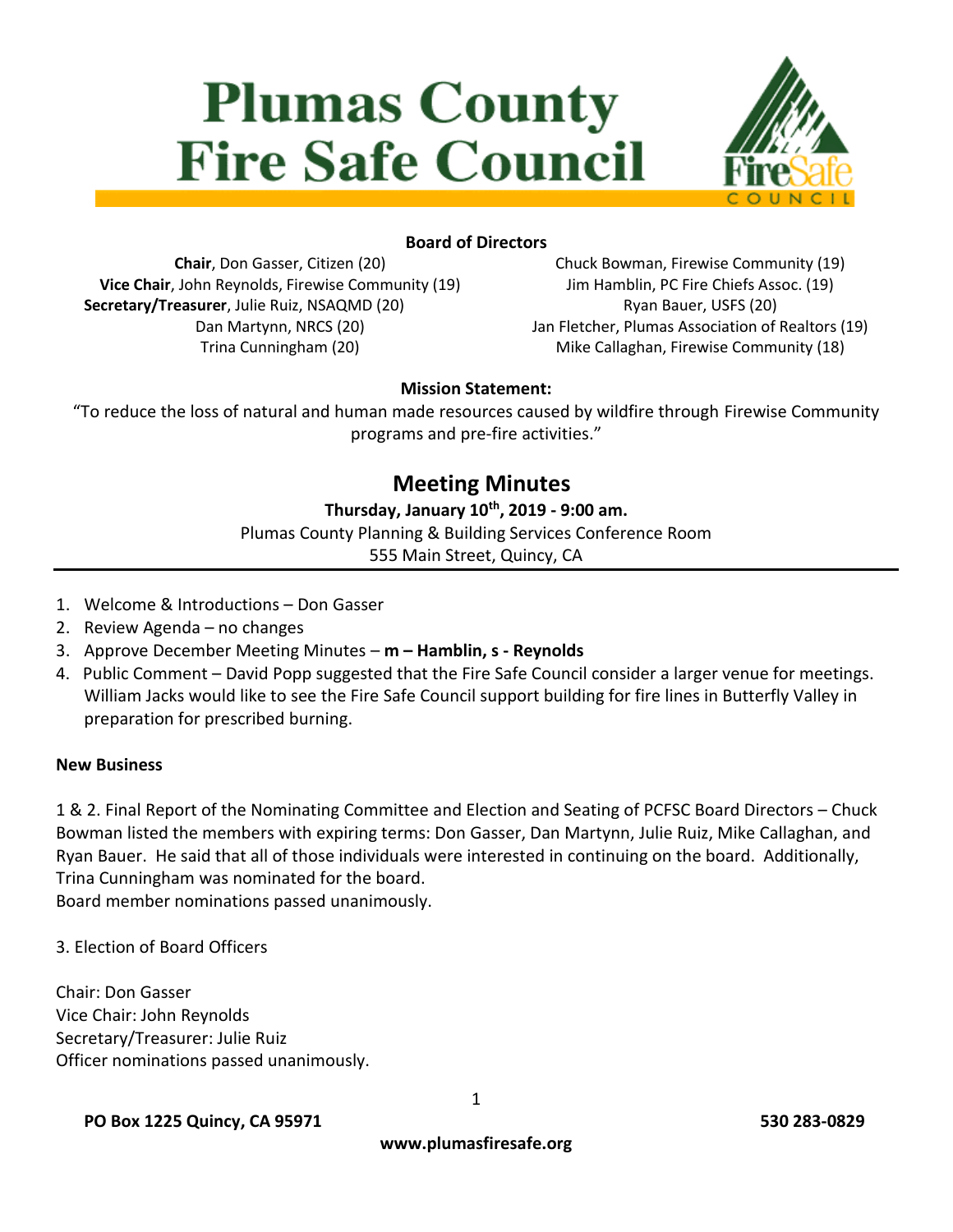4. Review of Council Goals for 2019:

- Implement and amend as necessary the Plumas County Community Wildfire Protection Plan (CWPP);
- Increase public knowledge and awareness of hazards associated with wildland fire and inform the public about efforts that can be made to reduce their vulnerability to wildland fire;
- Increase community-based involvement in fuels reduction and facilitate the development of additional Firewise Communities in Plumas County;
- Identify, develop and implement community hazardous fuel reduction projects;
- Develop a strategy to provide for sustainable and renewable project funding and reduce the Council's dependence on grant funding;
- Support green fuels utilization and community chipping options for all communities in the County;
- Assist local fire departments in meeting their mission and goals.

Motion to recommend continuing 2018 goals – Martynn, s - Hamblin

5. CWPP Revision – At the December meeting Mike Callaghan asked how often the Council is required to do a periodic update of the Community Wildfire Protection Plan. After doing some research he reports that there are no specific requirements for updates. The 2008 publication "Community Guide to Preparing and Implementing a Community Wildfire Protection Plan" provides guidelines for monitoring and evaluation. Mr. Callaghan has reviewed the existing CWPP and doesn't see a strong need for revision. The 2013 revision primarily updated the definition of the WUI boundary. The Hazardous Fuel Assessment is excellent and its recommendations should be revisited. Don Gasser noted that prescribed fire should be incorporated and Trina Cunningham said she looks forward to incorporating tribal input for cultural burning, pretreatment, and maintenance.

Council members were asked to review the CWPP and send comments to Mr. Callaghan before the February Meeting.

In addition to the CWPP, projects need to be in the CAL FIRE Unit Plan to be eligible for the Fire Prevention or Forest Health grant programs.

6. Goats for Land Management – Emily Bryant introduced herself as the former garden education teacher at Quincy Elementary. She is starting a business called Limb in Aide to use goats to assist elderly and disabled residents around American Valley with thinning of hazardous fuels from their properties. She is currently identifying locations and securing fencing. Ms. Bryant would like to see her business incorporate underburning at some point in the future.

7. Debbie Franco from the Governor's Office of Planning and Research introduced herself and colleague Nuin-Tara Key, Resilience Program Manager. Ms. Franco said that good policy at the state level ensures that locals have what they need. She is evaluating the "right" economic drivers to create healthy forests. Ms. Key would like to see a support network throughout the state for information sharing across regions. They solicited comments and feedback.

 Mr. Gasser said that one of the Fire Safe Council's goals has been supporting the opening of more biomass facilities. There used to be a robust logging industry that employed young people. Business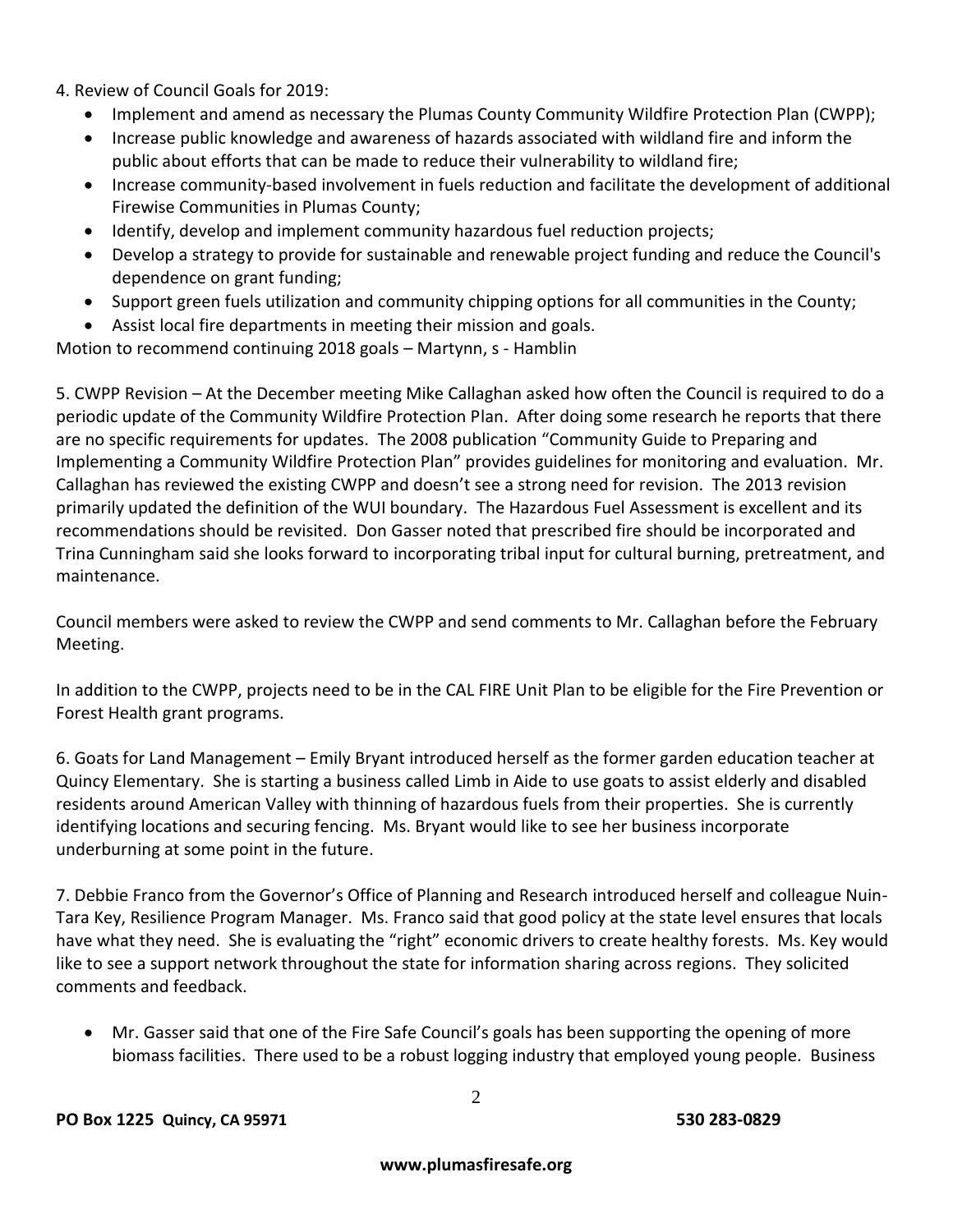opportunities are needed, particularly in tree work and prescribed fire. The latter involves the state because of concerns over liability.

- The challenges of the Northern Sierra Air Quality Management District's Rule 318, which limits burning in American Valley according to calendar dates, were discussed.
- David Popp said that all plans should be made in accordance with nature. The desired condition should be in mind when making policies.
- Kevin Danaher mentioned private foundations supporting resilient cities and suggested that there should be something similar for rural counties.
- William Jacks expressed concern that these conversations lack urgency. He said that we can't wait for infrastructure changes, people need to take action now.
- Ms. Franco said that new executive orders have been issued by the Governor and that forest management will be an area of focus.
- Claude Sanders added that National Forest management can't be expected to generate income for the government. He said that removing the canopy is not the solution.
- The state is interested in removing small diameter, non-merchantable material from the forest. There will need to be local economic drivers to do so. Ms. Franco asked if there is capacity to develop businesses that have the ability to capture value out of every part of the process.
- Trina Cunningham said she would like to see more investment in building local capacity. Including training people on accessing grant funds, investing in people who are already doing the work, and tapping into the large amount of existing expertise.
- Jason Christian said that the solution has to be long-term and it needs to address National Forest management.
- Dave Kinateder said that Forest Service timber sales can cost just as much as service work and that many of the timber sales are small diameter, restorative treatments.
- Gary Parque said that it is not just an issue of forest management, people need to be valued as a resource. Even if there is no merchantable product, the work can positively impact people.
- Mr. Danaher added that there is a large difference in the valuation of timber locally and in places that aren't forested.
- Ryan Tompkins said that we struggle with markets because of transportation and isolation. He said that we can't grow our capacity or made a vibrant program with "soft money."
- Leah Wills said that catastrophic losses start a cyclical level of financial drain on communities. She asked what the conversation is at the state level about supporting communities after a disaster.
- Ms. Franco responded that after a fire it is too late. There should be conversation at the local level about how to rebuild, but the goal is to prevent the catastrophic loss. She said that were businesses choose to locate is determined at the local level when workforce and properties are identified. She directed meeting attendees to think about what they want their communities to look like and the state will direct policy around that.
- Ms. Cunningham said that it requires a two-way conversation because communities don't always know what opportunities are available.
- Ms. Franco offered Council members the option of participating in a state working group.
- Emily Bryant pointed out that a lot of homes can't have wood stoves, which limits locals' ability to utilize the resource around them.
- Leah Wills said that there needs to be ongoing coordination support for Fire Safe Councils so that programs don't start and stop with funding cycles.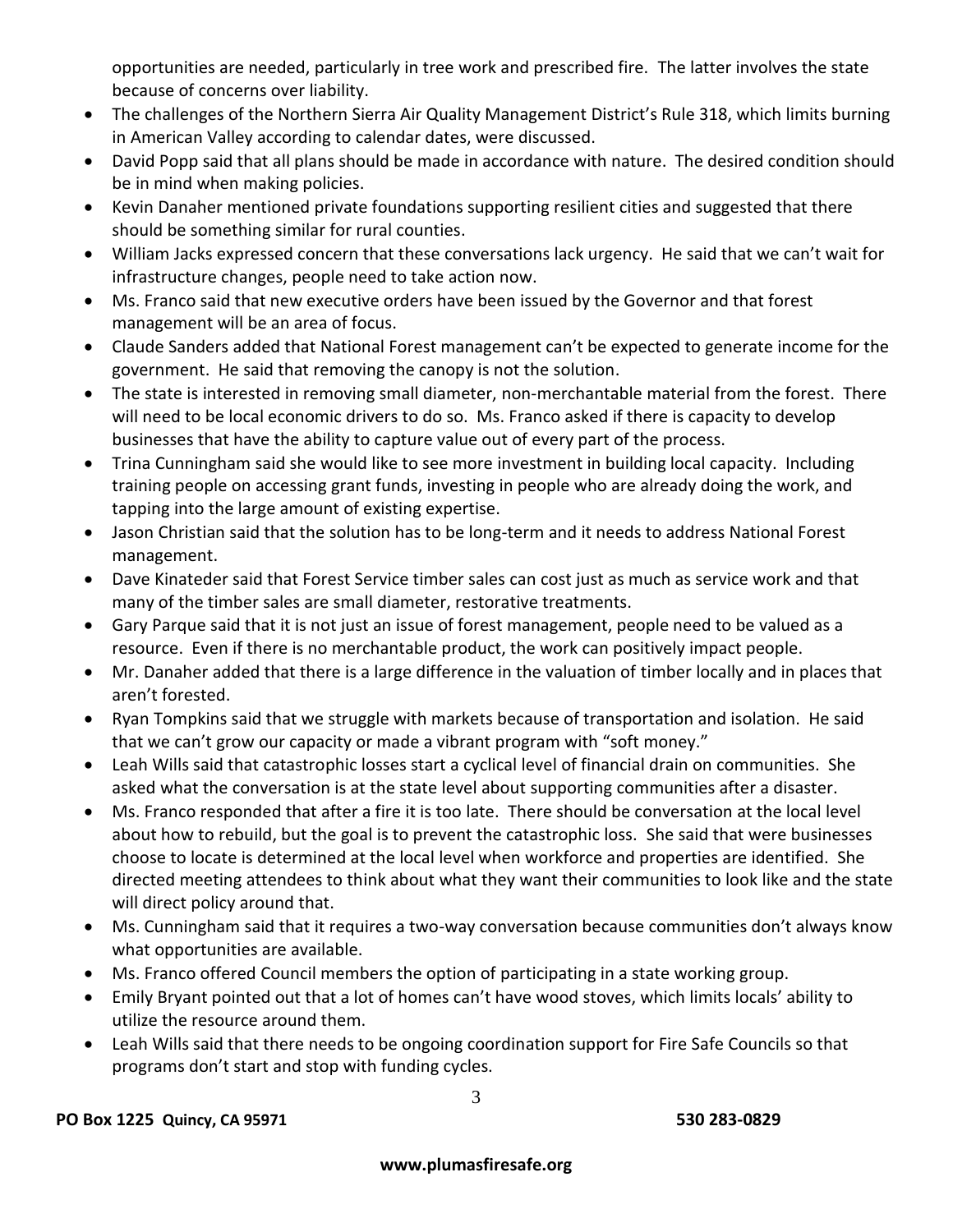Mr. Kinateder asked for the state to cut red tape.

### **Old Business**

1. Prescribed Burn Committee Report – David Popp said that the committee meeting would be held after the Fire Safe Council meeting. A group of people burned piles on his property. He wants to keep the momentum going. Mike Callaghan said that it is important that CAL FIRE stay involved in the prescribed burn association because some of the bottleneck issues fall under their purview. Mr. Danaher said that he is participating in an NRCS program that provides funding to utilize prescribed burning. Phil Noia said that CAL FIRE is adding fuels crews statewide and that if areas are pre-treated that CAL FIRE will burn them. Silas Rojas from CAL FIRE clarified that generally a VMP agreement is required, which keeps the liability with the landowner.

2. Mapping Committee Report – the mapping committee has not officially met. Hannah Hepner distributed a mapping update that outlines next steps.

#### **Updates**

- 1. Standing Reports and Discussion
	- **Plumas County Office of Emergency Services (OES):** Sue McCourt detailed some of the information in the Governor's Executive Order, which focuses on emergency preparedness, response and recovery. Plumas OES Chief Nick Dawson is part of the Alert Warning Task Force. On May 1<sup>st</sup> there will be a WUI drill on the Lake Almanor Peninsula. Mrs. McCourt added that she is a resource for Firewise Communities and that last year there were five new Firewise Communities recognized in Plumas County. She said there are 23 wildfire evacuation maps for the county and that they are available from the [PCFSC website.](https://www.plumasfiresafe.org/wildfire-evacuation.html)
	- **CAL FIRE:** Mr. Gasser asked who is going to be responsible for Defensible Space inspections. Silas Rojas said that the Unit is hiring a new person for the Quincy office. In the meantime the Susanville office is responsible for inspections. In the Local Responsibility Area there is no enforcement for defensible space, it would require a County or Municipal Code. In the State Responsibility Area landowners get three chances to make progress on their defensible space. It is a criminal violation and they can get a citation, which goes to the District Attorney for review. However, the first step is to simply talk to your neighbor about concerns. Randy Wilson said that there are updated fire wise codes for new developments but there is no County program that addresses inspections. There are some people who simply don't have the resources to do the work. Captain Rojas said that CAL FIRE's grant program provides resources for local identified service programs. It was noted that insurance coverage is going to start to be an issue. Randy Wilson suggested that we learn from the property description issues that we're seeing in Paradise.
	- **USFS Hazardous Fuels Reduction:** Ryan Tompkins said that the federal government is still furloughed but that the vegetation management and hazardous fuels program are eager to get back to work. Dave Kinateder said that he is putting together a contract for Mooretown Rancheria on the Butterfly project and will focus on getting the biomass material to a facility.
	- **Natural Resource Conservation Service:** Not present
	- **Northern Sierra Air Quality Management District:** Not present.
	- **Industry Representatives:** Cade Mohler of SPI said that they have just finished up a mastication and thinning project around Butterfly Valley. They are working on a 450 acre fuel break outside of Chester that should be complete before the fire season.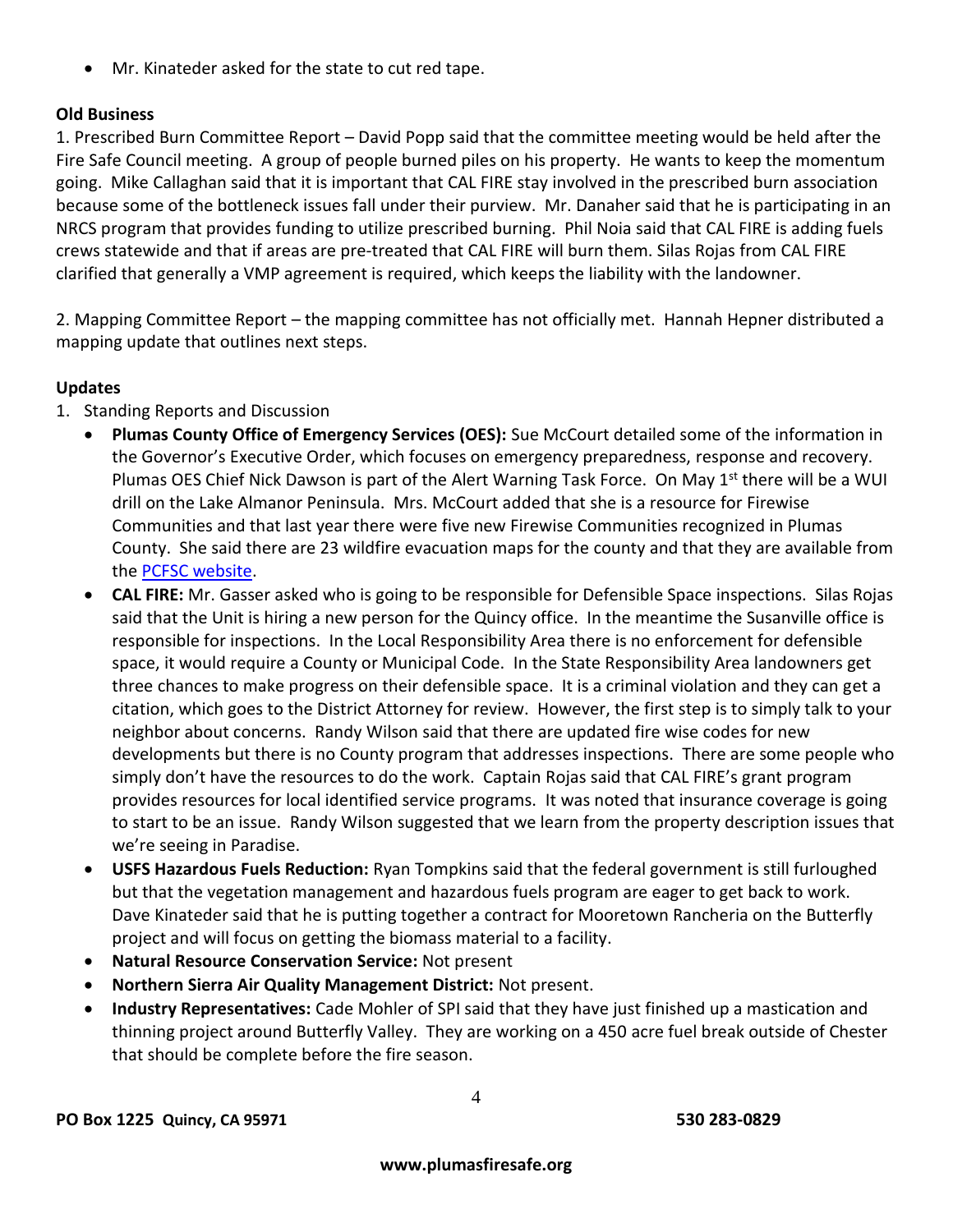- **Tribal Representatives:** Trina Cunningham said the California Indian Water Commission is looking at building capacity and leveraging partnerships to do cultural trainings and expand the use of cultural fire. She is working on educating the people who live in the Maidu homeland.
- **Feather River Stewardship Coalition:** The Feather River Stewardship Coalition's next quarterly meeting is scheduled for February  $5<sup>th</sup>$  at 3:00pm.
- **Firewise Communities:**

**Portola –** Phil Oels said that their Firewise committee meets the third Thursday of each month at 6pm. The committee has a Facebook presence.

**Galeppi Ranch** – Ryan Tompkins said they are looking at bringing in a masticator of a community project. They have a winter meeting scheduled. Dave Kinateder said that air quality restrictions are an issue for the management that needs to get done.

**Graeagle** –Chuck Bowman said that the area of Graeagle proper is getting involved in Firewise. He has been collecting more applications for the Mohawk Valley HFR project.

**Taylorsville** – Mike Yost reported that their committee had an initial meeting before the holidays and that there is a lot of enthusiasm to get started.

**Genesee Woods** – Leah Willis said that members of the community are participating in the Fire Safe Council's large CCI project. She is pushing to see integration of cultural burning. There is an area of severe burn that needs to be re-burned and that could be used as a demonstration of how to re-burn. **Sloat/Cromberg/Camp Layman –** Sue McCourt said that the national Firewise program has changed their process and that the report format has changed.

**Not present/no update:** LACC, Almanor Pines, Mohawk Vista, Lake Almanor West, Greenhorn Creek, Grizzly Ranch, Gold Mountain, Chester, Plumas Eureka

**Potential Communities:** Paxton Lodge, Feather River College, Chilcoot/Vinton

- Several landowners in Seneca composed a letter to the Forest Service requesting fuel reduction in the area of the Chips fire. They are interested in assistance with Hazardous Fuels Reduction.
- **Tree Mortality Update:** Mr. Oels said that he is seeing pine beetle between Portola and Graeagle.

## 2. Status of Current Grants –

**Senior/Disabled Defensible Space**: Mike McCourt said the program is on hiatus and there is no update. **Chipping Program:** Gary Parque said that applications are starting to come in. The program will start chipping in late spring/early summer. Mr. Callaghan requested that there be continuity between the Phase I & II operators. Mr. Sanders suggested that the program be available outside of the regular chipping schedule for individuals who have urgency in removing the material.

**Hazardous Fuel Reduction Schedule** – There were no questions about the HFR schedule.

3. Status of Grant Budgets – There were no questions about the grant budgets.

4. Status of Potential Projects/Grant Opportunities – Hannah Hepner directed attendees to the handout for information about upcoming projects and opportunities.

5. Other Updates & Upcoming Events

January 15<sup>th</sup> – Prescribed Burn Association Workshop, Quincy Library, 1-5pm January 26<sup>th</sup> – Pile Building Party, Genesee, 10am